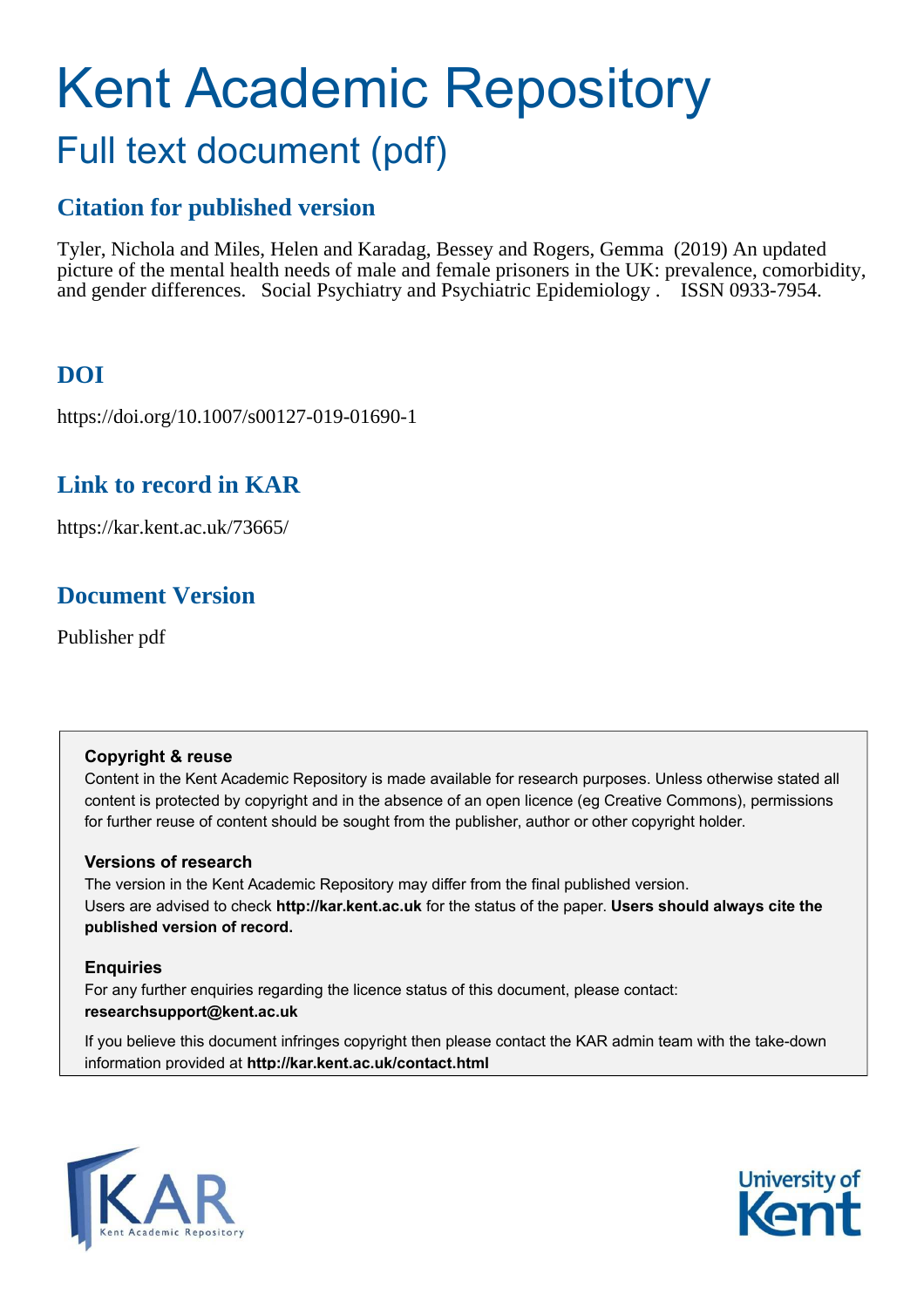## **ORIGINAL PAPER**



# **An updated picture of the mental health needs of male and female prisoners in the UK: prevalence, comorbidity, and gender diferences**

**Nichola Tyler1,2  [·](http://orcid.org/0000-0002-3717-1941) Helen L. Miles1,2,3 · Bessey Karadag<sup>2</sup> · Gemma Rogers<sup>2</sup>**

Received: 30 August 2018 / Accepted: 9 March 2019 © The Author(s) 2019

# **Abstract**

**Purpose** Epidemiological data on the mental health needs of prisoners are essential for the organisation, planning, and delivery of services for this population as well as for informing policy and practice. Recent reports by the National Audit Office and NICE call for new research to provide an updated picture of the mental health needs of men and women in prison in the UK. This study aimed to measure the prevalence and comorbidity of mental health needs across a representative sample of both men and women across 13 prisons in one UK region.

**Method** Participants completed a standardised battery of psychometric assessments which screened for a range of mental health difficulties including: mental disorders, personality disorder, and substance misuse.

**Results** 469 participants were included in the inal sample (338 males, 131 females). A high number of participants reported having had previous contact with mental health services and/or a pre-existing diagnosis of a mental disorder. High rates of current mental disorder were detected across the range of disorders screened for. Levels of comorbidity were also high, with nearly half of participants screening positive for two or more types of mental disorder. Gender diferences were noted in terms of previous contact with mental health services, having a pre-existing diagnosis, prevalence of current mental disorder, and levels of comorbidity; with women reporting higher rates than men.

**Conclusions** Rates of pre-existing and current mental illness continue to be high amongst prisoners. Women report signiicantly higher levels of mental health need compared to men.

**Keywords** Prisons · Forensic mental health · Ofenders · Prisoners · Prison healthcare

# **Introduction**

Research has consistently shown that rates of mental disorder are higher amongst people in prison than in the general population [\[1](#page-8-0)]. However, a recent report by the National

The views expressed are those of the authors and do not necessarily reflect those of the NHS, Her Majesty's Prison and Probation Service, or the Ministry of Justice.

 $\boxtimes$  Nichola Tyler N.F.Tyler@kent.ac.uk

- 1 Centre of Research and Education in Forensic Psychology, School of Psychology, University of Kent, Canterbury CT2 7NP, UK
- 2 Forensic and Specialist Care Group, Kent and Medway NHS and Social Care Partnership Trust, Greenacres, Dartford, Kent DA2 6PB, UK
- 3 Institute of Psychiatry, Psychology and Neuroscience, Kings College London, London, UK

<span id="page-1-0"></span>Audit Office  $[2]$  $[2]$  identified a deficit in the provision of mental health services within UK prisons and a lack of parity of care with community services. Both the National Audit Office Report  $[2]$  $[2]$ , and the recently updated NICE guidelines on mental health in the criminal justice system [[3\]](#page-8-2), identified a need for new epidemiological research into the mental health of individuals in the criminal justice system; to examine how the mental and social functioning of individuals in prison in the UK has changed since the last major epidemiological study conducted in 1997 (The Office of National Statistics [ONS] Survey of Psychiatric Morbidity among Prisoners in England and Wales) [\[4](#page-8-3)]. Since the ONS survey, UK-based research in this area has predominantly focused on screening for the prevalence of individual disorders (or clusters of disorders) across a small number of establishments, and those studies which have conducted more in-depth screenings of multiple disorders collected data over 10 years ago [[4–](#page-8-3)[7\]](#page-9-0). In the last 20 years there have been a number of significant changes to the prison system (e.g., increase in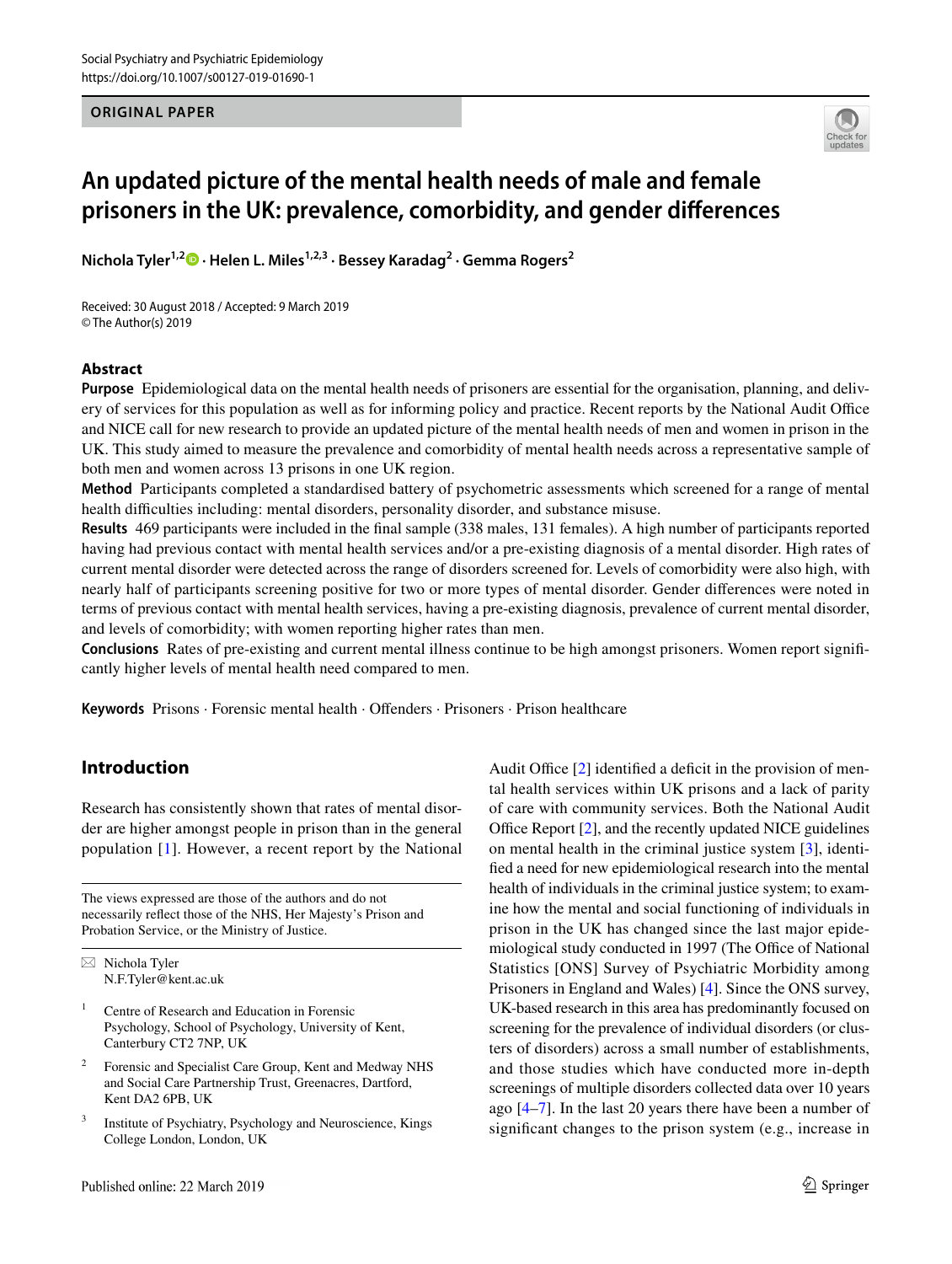population, reduction in staffing, and a change of function for some establishments) as well as mental health and social care practice in this context. It is, therefore, important to have an updated picture of the mental health needs of those in prison to plan and inform efective provision of services in these settings. This study examines (a) the current prevalence of mental disorder amongst male and female prisoners sampled from all establishments in one region of the UK, (b) the current level of comorbidity of disorders amongst this population, and (c) any gender diferences in these areas.

# **Method**

# **Ethics**

Ethical approval for the study was received from the University of Kent Research Ethics Committee (Ref: 201614727338303972), NHS Health Research Authority (REC Ref: 16/WA/0316) and Her Majesty's Prison and Probation Service National Research Committee (NRC Ref: 16–323).

#### **Study design and setting**

A cross sectional survey was conducted across all 13 prisons (9 male and 4 female) in one region in the South of England; no prisons in the region were excluded from the research. Prisoners residing in both open and closed conditions were represented in the sample (3 open, 11 closed), as well as a range of diferent risk category of establishment (4 Category B, 3 Category C, 2 Category D, 4 women's prisons), and individuals at diferent points in the custodial pathway (e.g., remand and sentenced, range of sentence lengths). Of those establishments where data were collected from, eight held exclusively sentenced prisoners (6 male and 3 female) with the remaining four prisons housing both sentenced and remand prisoners.

### **Participants**

<span id="page-2-1"></span><span id="page-2-0"></span>A total of 766 potential participants were initially selected at random, using a sequential system, from the local P-NOMIS database across the 13 participating establishments. Sampling was conducted on a per prison basis with targeted proportions of approximately 5% of the population at each male establishment and approximately 10% of the population at each female establishment recruited. A larger sample target was selected for female prisons to ensure a representative sample size was collected from these establishments since these are smaller in capacity



**Fig. 1** Flow of participants through the study

than the male prisons in the region. Thirty-eight potential participants were removed following initial selection due to risk concerns, leaving 728 individuals considered suitable to approach. A further 27 potential participants were lost to recruitment due to being transferred or released prior to being approached by the research team. Of the 701 potential participants who were able to be invited to the research, 8 were removed due to significant language barriers preventing informed consent and 223 declined to participate in the study. Thus, a total of 470 participants completed an assessment session. One participant withdrew from the study following participation leaving 469 in the final sample (see Fig. [1](#page-1-0) for an overview of participants' flow through the study). The overall response rate for the study was 68.2%.

#### **Measures**

#### **Demographic information**

<span id="page-2-3"></span><span id="page-2-2"></span>A questionnaire was developed to capture demographic information, including age, ethnicity, highest level of qualification, sentence status (e.g., remand or sentenced), sentence length, index offence, prior contact with mental health services, lifetime diagnosis of a mental disorder, and current contact with Mental Health Inreach.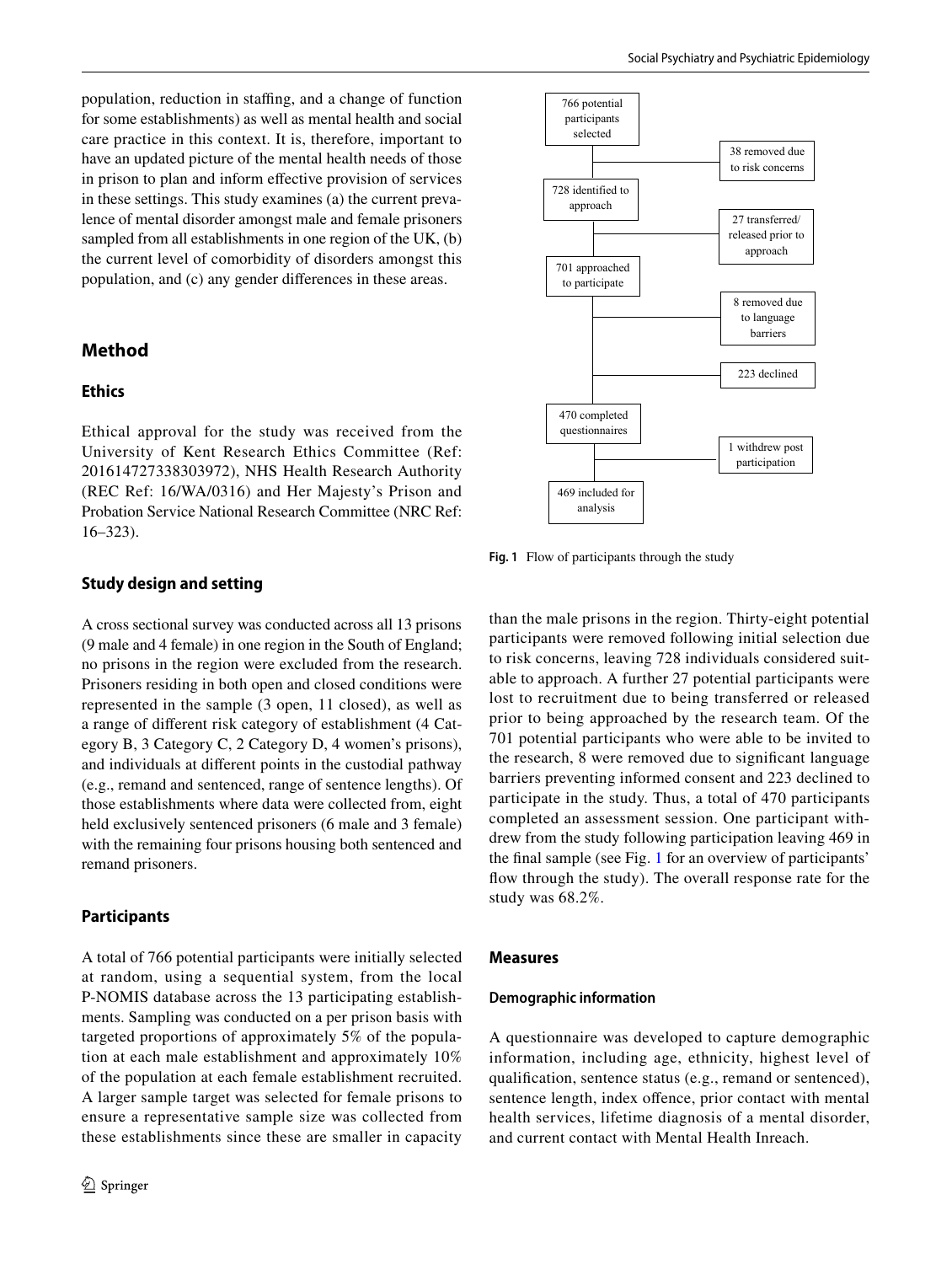#### <span id="page-3-0"></span>**Screening measures**

A battery of well-established self-report screening tools, commonly used in clinical and forensic settings, were used to screen for a range of mental health issues including personality disorder, clinical syndromes (e.g., anxiety, somatoform, mood disorders,  $\frac{1}{1}$  $\frac{1}{1}$  $\frac{1}{1}$  PTSD, and psychotic disorders<sup>[2](#page-2-1)</sup>), drug and alcohol dependence, eating disorders, and risk of suicidal behaviours. Screening tools were selected for use in the current study as they are frequently used in research and practice with prison samples [\[4](#page-8-3), [8](#page-9-1)[–12](#page-9-2)].

Traits indicative of personality disorder and clinical syndromes were screened for using the Millon Clinical Multiaxial Inventory Third Edition (MCMI-III) [\[13](#page-9-3)]. Drug dependence in the year prior to prison was screened for using the Severity of Dependence Scale (SDS) [[14](#page-9-4)]; harmful alcohol consumption in the year prior to prison was screened for using a short-form of the Alcohol Use Disorders Identification Test (AUDIT-PC) [\[15](#page-9-5)]. Risk of suicidal behaviour was screened for using the Suicide Behaviours Questionnaire— Revised (SBQR) [\[16](#page-9-6), [17](#page-9-7)]. Eating disorders were screened for using the SCOFF [[18\]](#page-9-8). All measures were scored using the relevant scoring guidance. Participants were considered to have screened positive for a particular disorder if their total score was above the defined established clinical cut off score for the measure/subscale, indicating levels of clinical symptomatology to suggest presence of that disorder. Total scores were then dichotomised into either presence or absence of each disorder (i.e., above or below the cut-of).

# **Procedure**

This study formed part of a more in-depth mental health needs assessment across the participating prisons, consisting of a larger battery of screening measures. All researchers had undertaken postgraduate level training in psychology and had received specific training in the administration of each of the screening tools from a Consultant Clinical and Forensic Psychologist, prior to data collection. Initial assessments with all researchers were observed by the first author and further spot checks conducted throughout the project for quality assurance and standardisation purposes. Researchers received regular supervision throughout data collection from both the first and second author.

Informed consent was obtained from all participants prior to partaking in the assessment session. Screening measures were completed with participants at a single time point between February and September 2017. All screening measures were read aloud to participants by a researcher to

ensure adequate comprehension and understanding. Each assessment session was conducted either on a one-to-one or two-to-one basis (on the advice of prison staff based upon operational or risk-related issues) with a member(s) of the research team, and lasted on average 75–90 min in length. Measures were presented in a randomised order to counteract any ordering efects or respondent fatigue with the exception of the demographic questionnaire which was always administered first.

### **Statistical analysis**

For the purpose of analysis, measures were collapsed into categories of diagnostically related disorders (e.g., anxiety disorders, personality disorders, mood disorders,<sup>[3](#page-2-2)</sup> eating dis-orders, substance use disorders, psychotic disorders,<sup>[4](#page-2-3)</sup> risk of suicidal behaviour, somatoform, post-traumatic stress disorder). Prevalence rates were then calculated based upon the number of participants who scored above the clinical cut-off on at least one of the measures within each category of disorder (e.g., scored above the clinical cut off for any mood disorder).

Descriptive statistics were computed to summarise participant's demographic, psychiatric and ofence characteristics and to calculate the point-prevalence of each category of mental disorder (i.e., the percentage of participants who screened above the clinical cut off score for each type of disorder). Pearson's Chi square was used to examine gender diferences between prevalence rates across previous contact with mental health services and current mental disorder. How well current mental health needs were being met was examined using Crosstabs and Chi square to calculate the proportion of male and female participants who screened positive for both a current mental disorder and current engagement with prison mental health services.

# **Results**

### **Characteristics of the study sample**

The sample consisted of 469 male and female prisoners (males 338, females 131). Participants' ages ranged from 18 to 80 years (*M* = 35.95, SD 11.68; Mdn 34.00, IQR 26–43). The majority of participants were sentenced (90.2%), with the average sentence length reported at 260.45 weeks (range 1 to 1300 weeks, Mdn 184, IQR 52–386) (see Table [1](#page-3-0) for full details of participant characteristics). The characteristics of the sample are broadly in line with that of the current

<sup>&</sup>lt;sup>1</sup> Major depression, bipolar, dysthymia.

<sup>&</sup>lt;sup>2</sup> Thought disorder, delusional disorder.

<sup>&</sup>lt;sup>3</sup> Major depression, bipolar, dysthymia.

<sup>4</sup> Thought disorder, delusional disorder.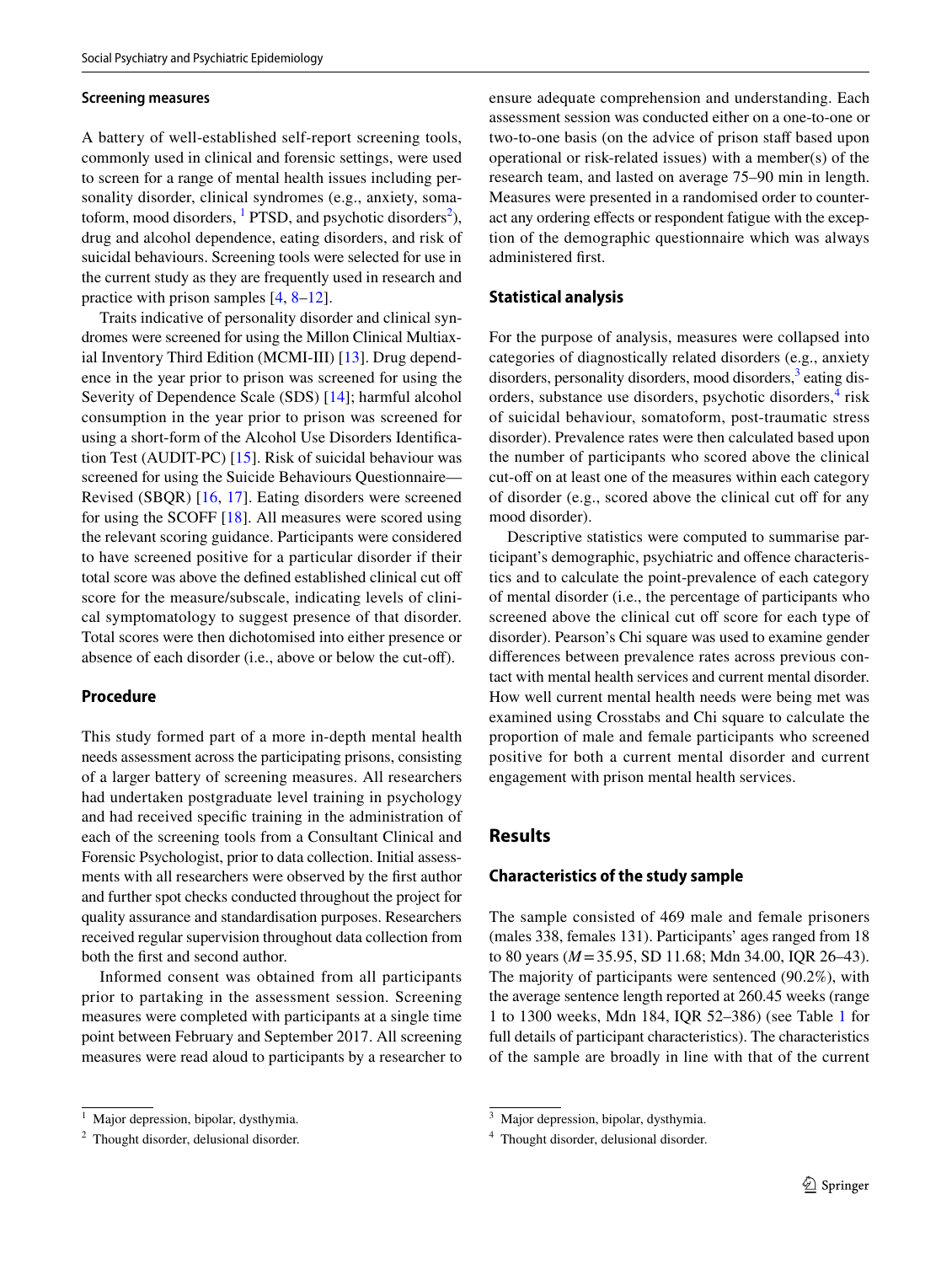<span id="page-4-1"></span><span id="page-4-0"></span>

|        | <b>Table 1</b> Demographics for the |
|--------|-------------------------------------|
| sample |                                     |

| Characteristic                             | Total sample, $\%$ $(n)$ | Males, $\%$ $(n)$ | Females, $\%$ $(n)$ |
|--------------------------------------------|--------------------------|-------------------|---------------------|
| Age                                        |                          |                   |                     |
| $18 - 20$                                  | 4.1 (19)                 | 4.1 (14)          | 3.8(5)              |
| $21 - 30$                                  | 34.8 (163)               | 36.7 (124)        | 29.8 (39)           |
| $31 - 40$                                  | 28.6 (134)               | 27.5 (93)         | 31.3 (41)           |
| $41 - 50$                                  | 19.4 (91)                | 18.0(61)          | 22.9 (30)           |
| $51 - 60$                                  | 9.6(45)                  | 9.8(33)           | 9.2(12)             |
| 61 and above                               | 3.6(17)                  | 3.8(13)           | 3.1(4)              |
| Ethnicity <sup>a</sup>                     |                          |                   |                     |
| Asian                                      | 6.0(28)                  | 6.6(22)           | 4.6(6)              |
| <b>Black Caribbean</b>                     | 6.8(32)                  | 7.7(26)           | 4.6(6)              |
| <b>Black African</b>                       | 7.2(34)                  | 7.1(24)           | 7.6(10)             |
| Mixed race                                 | 7.2(34)                  | 5.6(19)           | 11.5(15)            |
| White UK/Irish                             | 58.0 (272)               | 57.1 (193)        | 60.3(79)            |
| White other                                | 8.7(41)                  | 10.0(34)          | 5.3(7)              |
| Other                                      | 5.7(27)                  | 5.6(19)           | 6.2(8)              |
| Qualifications <sup>b</sup>                |                          |                   |                     |
| No qualifications                          | 27.9 (131)               | 29.3 (99)         | 24.4 (32)           |
| Fifth form level                           | 34.8 (163)               | 34.9 (118)        | 34.4 (45)           |
| Sixth form level                           | 26.6 (125)               | 26.6(90)          | 26.7(35)            |
| Bachelor degree or above                   | 10.2(48)                 | 8.9(30)           | 13.8 (18)           |
| Index offence <sup>c</sup>                 |                          |                   |                     |
| Violent                                    | 33.9 (159)               | 33.8 (114)        | 34.4 (45)           |
| Non-violent                                | 5.5(26)                  | 5.6 (19)          | 5.3(7)              |
| Property damage/arson                      | 1.7(8)                   | 0.6(2)            | 4.6(6)              |
| Substance related offences                 | 23.2 (109)               | 24.0 (81)         | 21.4 (28)           |
| Acquisitive/fraud                          | 24.9 (117)               | 23.9 (81)         | 27.5 (36)           |
| Terrorism                                  | 0.6(3)                   | 0.9(3)            | 0.0(0)              |
| Sexual offences                            | 7.2(34)                  | 9.5(32)           | 1.5(2)              |
| Civil offences                             | 0.4(2)                   | 0.3(1)            | 0.8(1)              |
| Immigration                                | 0.2(1)                   | 0.0(0)            | 0.8(1)              |
| Prison related offences                    | 0.2(1)                   | 0.0(0)            | 0.8(1)              |
| Sentence                                   |                          |                   |                     |
| Remand                                     | 9.8(46)                  | 8.9(30)           | 12.2(16)            |
| Sentenced                                  | 90.2 (423)               | 91.1 (308)        | 87.8 (115)          |
| Psychiatric history                        |                          |                   |                     |
| Previous contact mental health<br>services | 48.8 (229)               | 43.5 (147)        | 62.6(82)            |

<sup>a</sup>One male participant did not disclose his ethnicity

<sup>b</sup>Two participants did not disclose/did not know their highest qualification

<sup>c</sup>Nine participants declined to disclose their Index Offence

general prison population in terms of age, ethnicity, average sentence length, and proportion on remand [[19,](#page-9-9) [20\]](#page-9-10).

## **Prior engagement with psychiatric services**

Of the total sample,  $48.8\%$  ( $n = 229$ ) of participants reported having had previous contact with mental services either in prison or in the community. Further, 42.4% (*n* = 199) of participants reported having previously received a diagnosis

<sup>2</sup> Springer

of a mental illness. Females were significantly more likely to report having had previous contact with mental health services than males,  $\chi^2$  (1, *N* = 469) = 13.79, *p* = 0.000, and were also significantly more likely to report having previously received a diagnosis of a mental disorder,  $\chi^2$  (1,  $N = 465$ ) = 29.21,  $p = 0.000$ . In terms of diagnoses, females were significantly more likely than males to report having previously received a diagnosis of a personality disorder, mood disorder, obsessive compulsive disorder or an eating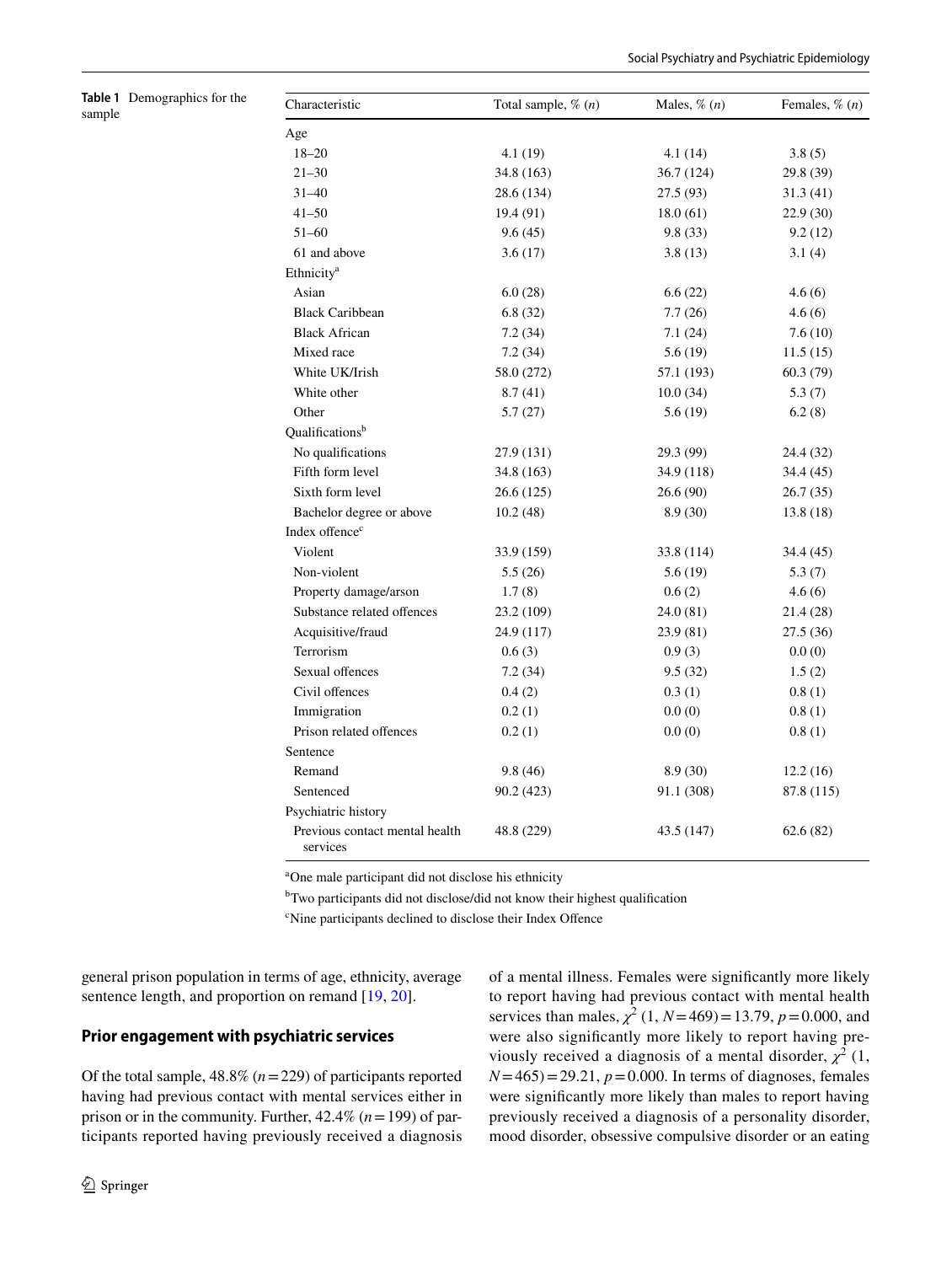<span id="page-5-0"></span>**Table 2** Lifetime diagnoses for participants by gender

| Overall sample,<br>$\%$ ( <i>n</i> ), $N = 199$ | Males,<br>$\%$ $(n)$ ,<br>$N = 117$ | $(n)$ , $N = 82$ |                          | $\boldsymbol{p}$    | Effect size |
|-------------------------------------------------|-------------------------------------|------------------|--------------------------|---------------------|-------------|
| 26.5(51)                                        | 20.0(22)                            | 35.4(29)         | 6.94                     | $0.008*$            | 0.187       |
| 27.1(52)                                        | 26.3(29)                            | 28.0(23)         | 0.27                     | 0.606               | 0.037       |
| 58.8 (117)                                      | 51.8 (57)                           | 73.2(60)         | 11.90                    | $0.001*$            | 0.245       |
| 19.8(38)                                        | 20.9(23)                            | 18.3(15)         | 0.06                     | 0.809               | 0.017       |
| 9.9(19)                                         | 13.6(15)                            | 4.9(4)           | $\overline{\phantom{0}}$ | $0.085^{\rm a}$     | 0.133       |
| 0.5(1)                                          | 0.9(1)                              | 0.0(0)           | $\overline{\phantom{0}}$ | $1.00^{\rm a}$      | 0.401       |
| 3.7(7)                                          | 5.4(6)                              | 1.2(1)           | $\overline{\phantom{0}}$ | $0.243^{\rm a}$     | 0.104       |
| 1.0(2)                                          | 1.8(2)                              | 0.0(0)           | $\overline{\phantom{0}}$ | $0.513^{\rm a}$     | 0.084       |
| 14.6(28)                                        | 20.0(22)                            | 7.3(6)           | 5.26                     | $0.022*$            | 0.163       |
| 5.7(11)                                         | 1.8(2)                              | 11.0(9)          | $\overline{\phantom{0}}$ | $0.009^{*a}$        | 0.200       |
| 1.0(2)                                          | 0.9(1)                              | 1.2(1)           | $\overline{\phantom{0}}$ | $1.00^{\rm a}$      | 0.018       |
| 3.6(7)                                          | 0.0(0)                              | 8.5(7)           |                          | $0.002^{*a}$        | 0.228       |
|                                                 |                                     |                  |                          | Females, % $\chi^2$ |             |

Participants may have held more than one diagnosed disorder

\*Signiicant *p* < 0.05

a Fisher's exact used due to low cell count

**Table 3** Prevalence of disorders screened positive for on measures

 $\overline{a}$ 

| Disorder                    | Total sample, $\%$ $(n)$ | Males, $\%$ $(n)$ | Females, $\%$ $(n)$ | $\chi^2$                 | $\boldsymbol{p}$ | Effect size |
|-----------------------------|--------------------------|-------------------|---------------------|--------------------------|------------------|-------------|
| Any Personality Disorder    | 54.8 (257)               | 49.4 (167)        | 68.7 (90)           | 20.62                    | $0.000*$         | 0.217       |
| Schizoid                    | 21.3(100)                | 19.8(67)          | 25.2(33)            | 2.32                     | 0.128            | 0.073       |
| Avoidant                    | 19.0(89)                 | 15.4(52)          | 28.2(37)            | 11.93                    | $0.001*$         | 0.165       |
| Depressive                  | 28.1 (132)               | 26.3(89)          | 32.8(43)            | 2.91                     | 0.88             | 0.082       |
| Dependent                   | 16.6(78)                 | 13.9(47)          | 23.7(31)            | 7.74                     | $0.005*$         | 0.133       |
| Histrionic                  | 0.0(0)                   | 0.0(0)            | 0.0(0)              | $\overline{\phantom{0}}$ |                  |             |
| Narcissistic                | 11.1(52)                 | 10.1(34)          | 13.7(18)            | 1.71                     | 0.192            | 0.063       |
| Antisocial                  | 19.0 (89)                | 19.2(65)          | 18.3(24)            | 0.001                    | 0.981            | 0.001       |
| Sadistic                    | 8.1 (38)                 | 7.1(24)           | 10.7(14)            | 2.02                     | 0.156            | 0.068       |
| Compulsive                  | 0.4(2)                   | 0.0(0)            | 1.5(2)              | $\overline{\phantom{0}}$ | $0.073^a$        | 0.111       |
| Negativistic                | 20.7(97)                 | 18.9(64)          | 25.2(33)            | 3.06                     | 0.080            | 0.084       |
| Masochistic                 | 22.4(105)                | 13.9(47)          | 44.3 (58)           | 55.62                    | $0.000*$         | 0.357       |
| Schizotypal                 | 14.3(67)                 | 11.5(39)          | 21.4 (28)           | 8.70                     | $0.003*$         | 0.141       |
| Borderline                  | 20.5(96)                 | 17.2(58)          | 29.0 (38)           | 9.77                     | $0.002*$         | 0.150       |
| Paranoid                    | 19.4 (91)                | 16.3(55)          | 27.5 (36)           | 9.10                     | $0.003*$         | 0.144       |
| <b>Clinical Syndromes</b>   |                          |                   |                     |                          |                  |             |
| Anxiety                     | 36.2 (170)               | 37.0 (125)        | 34.4 (45)           | 0.15                     | 0.701            | 0.018       |
| Somatoform                  | 8.3(39)                  | 6.2(21)           | 13.7(18)            | 7.91                     | $0.005*$         | 0.135       |
| Mood disorders              | 24.5(115)                | 20.4(69)          | 35.1(46)            | 13.24                    | $0.000*$         | 0.174       |
| Problematic alcohol use     | 55.9 (262)               | 59.5 (201)        | 46.6(61)            | 6.55                     | $0.010*$         | 0.118       |
| Drug dependence             | 34.8 (163)               | 34.6 (117)        | 35.11(46)           | 0.01                     | 0.919            | 0.005       |
| <b>PTSD</b>                 | 16.4(77)                 | 13.9(47)          | 22.9(30)            | 6.71                     | $0.010*$         | 0.124       |
| Psychotic disorders         | 18.1(85)                 | 13.9(47)          | 29.0 (38)           | 16.65                    | $0.000*$         | 0.195       |
| Eating disorders            | 19.6(92)                 | 15.1(51)          | 31.3(41)            | 14.95                    | $0.000*$         | 0.180       |
| Risk of suicidal behaviours | 27.3 (128)               | 23.1(78)          | 38.2 (50)           | 10.71                    | $0.001*$         | 0.151       |

\*Signiicant *p* < 0.05

a Fisher's exact used due to low cell count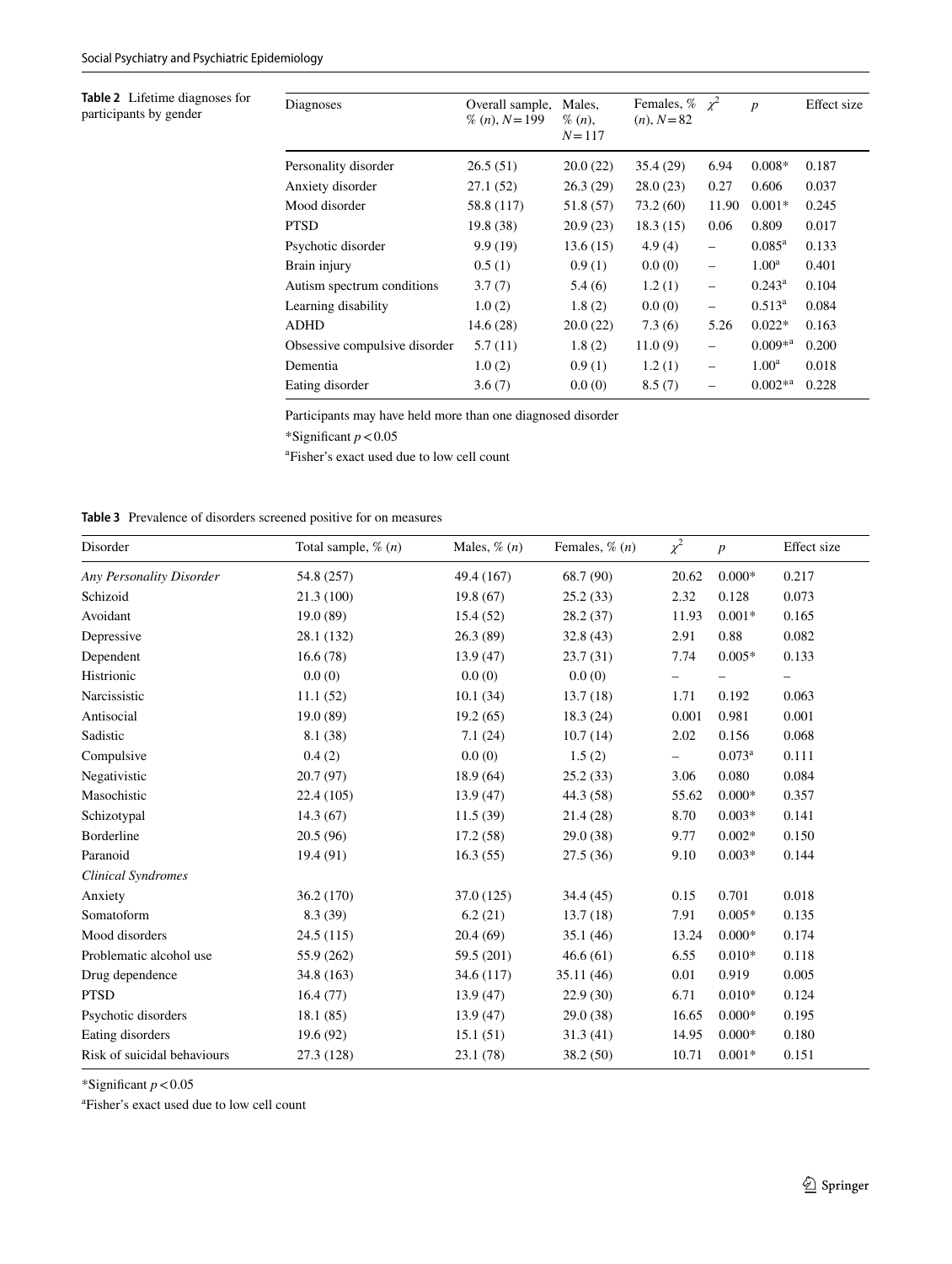|  |  |  |  |  | Table 4 Percentage of participants who screened positive for a current mental health need who also report contact with mental health services |
|--|--|--|--|--|-----------------------------------------------------------------------------------------------------------------------------------------------|
|--|--|--|--|--|-----------------------------------------------------------------------------------------------------------------------------------------------|

| Disorder                    | Contact mental health services |                  |                    | $\chi^2$ | p        | Effect size |
|-----------------------------|--------------------------------|------------------|--------------------|----------|----------|-------------|
|                             | Total sample, $\%$ $(n)$       | Male, $\%$ $(n)$ | Female, $\%$ $(n)$ |          |          |             |
| Personality disorder        | 33.2(85)                       | 24.1(48)         | 41.6(37)           | 4.31     | $0.038*$ | 0.130       |
| Anxiety                     | 38.8(66)                       | 35.2(44)         | 48.9(22)           | 2.61     | 0.106    | 0.124       |
| Somatoform                  | 48.7 (19)                      | 42.9(9)          | 55.6(10)           | 0.63     | 0.43     | 0.127       |
| Mood disorders              | 41.7(48)                       | 36.2(25)         | 50.0(23)           | 2.15     | 0.142    | 0.137       |
| Problematic alcohol use     | 25.3(66)                       | 21.9(44)         | 36.7(22)           | 5.34     | $0.021*$ | 0.143       |
| Drug dependence             | 34.6(56)                       | 29.1(34)         | 48.9 (22)          | 5.65     | $0.017*$ | 0.187       |
| <b>PTSD</b>                 | 54.5 (42)                      | 44.7(21)         | 70.0(21)           | 4.74     | $0.030*$ | 0.248       |
| Psychotic disorders         | 45.9(39)                       | 38.3(18)         | 55.3(21)           | 2.44     | 0.119    | 0.169       |
| Eating disorders            | 37.4 (34)                      | 27.5(14)         | 50.0(20)           | 4.87     | $0.027*$ | 0.231       |
| Risk of suicidal behaviours | 49.6(63)                       | 41.0(32)         | 63.3(31)           | 5.95     | $0.015*$ | 0.217       |

\*Significant  $p < 0.05$ 

disorder. Males were significantly more likely than females to report having received a previous diagnosis of ADHD. Table [2](#page-4-0) shows the prevalence of reported life time diagnosis of mental disorder by disorder type and gender.

#### **Current mental disorder**

### **Contact with mental health services**

Of the total sample, around a quarter of participants reported that they were currently in contact with mental health services in prison (including Mental Health Inreach and the Ofender Personality Disorder Pathway) (25.4%,  $n = 119$ ). Of those who had reported having received a previous diagnosis of a mental disorder around half also reported currently being in contact with mental health services (49.7%,  $n = 99$ ). Females were significantly more likely than males to report having current contact with mental health services,  $\chi^2$  (1, *N* = 467) = 14.15, *p* = 0.000.

#### **Screening measure outcomes**

Table [3](#page-4-1) details the point-prevalence for each mental disorder screened for by gender, including significant differences. Around two-thirds of participants screened positive for clinical symptoms of at least one type of mental disorder (i.e., above the clinical cut-off) (66.7%,  $n = 313$ ). Just over half of all participants screened positive for at least one type of personality disorder (54.8%, *n* = 257). The most prevalent personality disorders screened positive for were depressive (28.1%, *n* = 132), masochistic (22.4%, *n* = 105), and schizoid  $(21.3\%, n=100)$ . In terms of other mental health issues, the most common clinical syndromes screened positive for were substance dependence (42.2%, *n* = 198), anxiety (36.2%,  $n = 170$ , and risk of suicidal behaviour (27.3%,  $n = 128$ ). Females were significantly more likely than males to screen positive for personality disorder; particularly avoidant, dependent, masochistic, schizotypal, borderline, and paranoid personality types. Females were also significantly more likely than males to screen positive for somatoform, mood disorders, PTSD, psychotic disorders, eating disorders, and risk of suicidal behaviour.

With regard to drug dependence,  $66.1\%$   $(n=310)$  of participants reported having used illicit substances prior to coming to prison. Men were significantly more likely than women to report having used drugs in the year prior to prison,  $\chi^2$  (1,  $N = 469$ ) = 10.06,  $p = 0.002$ . The most commonly reported drugs of preference were cannabis (53.2%,  $n = 165$ , cocaine (22.6%,  $n = 70$ ), and heroin and crack combined (19.4%,  $n = 60$ ). Women were significantly more likely than men to report heroin and crack as their combined drug of preference,  $\chi^2$  (1, *N* = 309) = 34.63, *p* = 0.000, whereas men were significantly more likely than women to report cannabis,  $\chi^2$  (1,  $N = 310$ ) = 3.90,  $p = 0.048$ , or cocaine,  $\chi^2$  (1,  $N = 310$ ) = 8.87,  $p = 0.003$ , as their drug of preference. Just over a third of participants screened positive for drug dependence (52.6% of those who reported using drugs). There was no diference in the percentage of men and women who screened positive for drug dependence. With regard to alcohol use,  $55.9\%$  ( $n = 262$ ) of participants screened positive for increasing/problematic alcohol consumption in the year prior to prison, including  $33\%$  ( $n = 155$ ) for problem drinking,  $9.2\%$  ( $n = 43$ ) for alcohol use disorders, and  $13.6\%$  ( $n = 64$ ) for alcohol dependence. Men were significantly more likely than women to screen positive for some type of problematic alcohol use,  $\chi^2$  (1, *N* = 468) = 6.55,  $p = 0.010$ .

Overall  $27.3\%$  ( $n = 128$ ) of participants scored above the cut off for risk of suicidal behaviours. Significantly more women scored above the cut off for risk of suicidal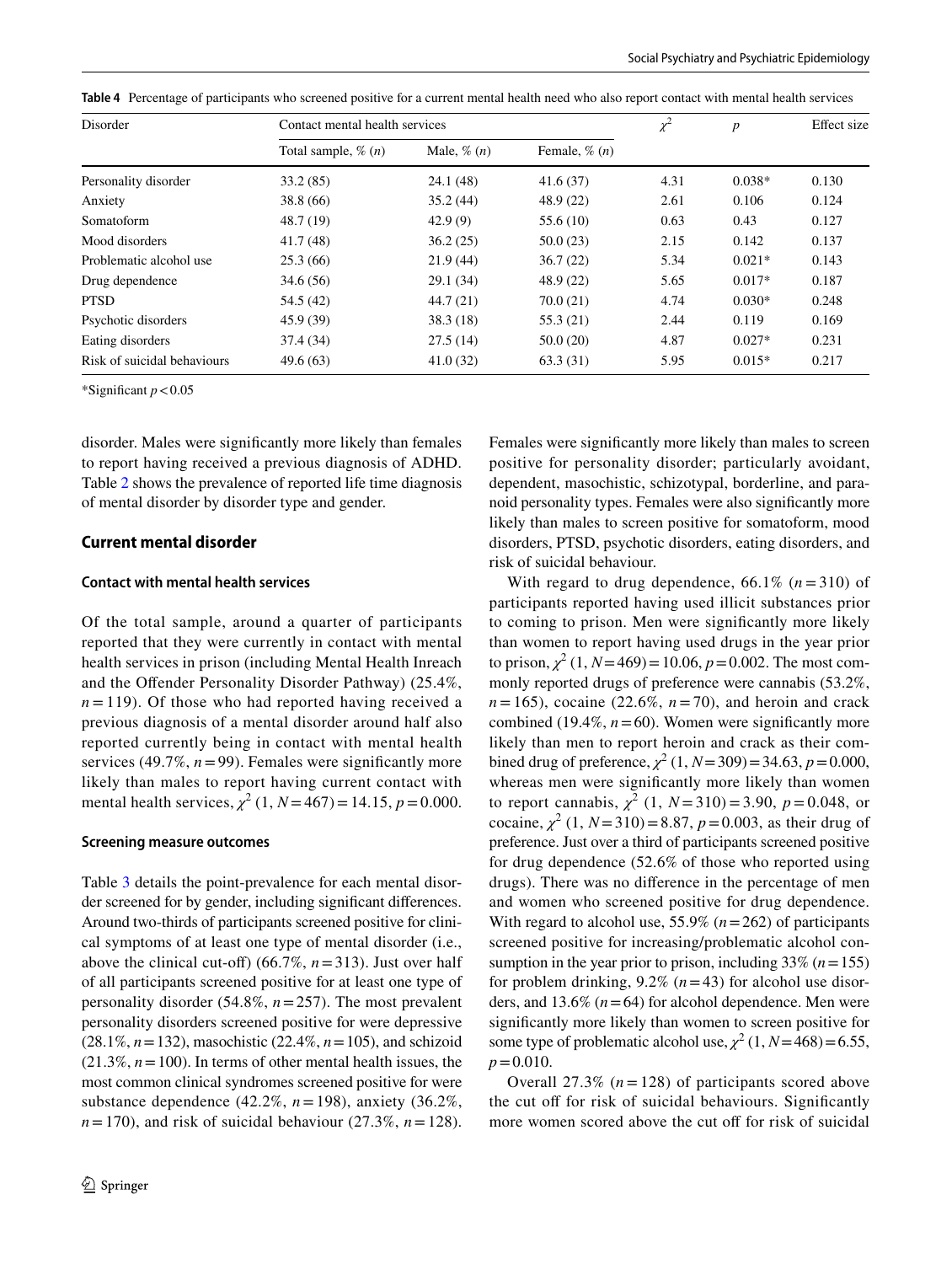behaviours than men,  $\chi^2$  (1,  $N = 468$ ) = 10.71,  $p = 0.001$ . Just over a quarter of participants reported having attempted suicide at least once in their life time  $(27.8\%, n=130)$  and 18.6%  $(n=87)$  of participants reported that they had thought about killing themselves more than once in the past year. Further,  $6.9\%$  ( $n = 32$ ) thought it was likely that they would attempt suicide in the future.

#### **Comorbidity**

Just under half of participants (47.5%, *n* = 223) screened positive for two or more types of disorder, with participants screening positive on average for 2.07 disorders (SD 2.24). Women demonstrated significantly higher rates of comorbidity than men,  $\chi^2$  (1, *N* = 469) = 16.50, *p* = 0.000 and screened positive for significantly more disorders overall than men, *t*(450) = − 3.81, *p* = 0.000, *d* = 0.42.

#### **Met and unmet mental health need**

How well current mental health need was being met for each disorder was calculated using cross-tabs (see Table [4\)](#page-5-0). Met need was low across all disorders screened for. Excluding substance dependence (which is not directly treated by mental health services in the majority of prisons) the disorders with the lowest levels of met need were personality disorder, eating disorders and anxiety. Women's current mental health needs were generally better met than men's, with a higher proportion of participants with identified mental health needs currently reporting contact with prison mental health services. Males were significantly more likely than females to have unmet need in the areas of personality disorder, problematic alcohol use, drug dependence, PTSD, eating disorders and risk of suicidal behaviour.

# **Discussion**

This study provides an updated picture of the mental health needs of both male and female prisoners in the UK. A crosssection of male and female prisoners from 13 prisons in one region of the UK were assessed for a range of mental health issues using a battery of validated screening measures. The current study represents one of the largest studies of the mental health needs of prisoners in the UK, in terms of sample size and number of establishments included, since the ONS Survey in 1997 [[4\]](#page-8-3). Over half of participants reported having had previous contact with mental health services either in prison or in the community, rates much higher than those reported in the general population [[21](#page-9-11)]. Further a high number of participants reported having previously being diagnosed with a mental disorder; however, only around half of these also reported current contact with prison mental health services. In terms of current mental health need, prevalence rates for current mental disorder were high, with particularly high levels noted for personality disorder, anxiety, mood disorders and risk of suicidal behaviours. Levels of comorbidity were high, with over half of all participants screening positive for two or more types of mental disorder on the screening measures. Of those participants who screened positive for a current mental health issue, a large proportion reported having no current contact with mental health services. Females reported significantly higher levels of mental health need compared to males (both current and pre-existing): particularly in relation to personality disorders, mood disorders, PTSD, eating disorders, psychotic disorders, and risk of suicidal behaviours. Females' mental health needs appeared to be better met than that of males.

#### **Comparisons with the literature**

Rates of previous contact with mental health services and having a lifetime diagnosis of a mental disorder are similar to those reported in previous research with UK prison samples  $[5, 7]$  $[5, 7]$  $[5, 7]$  $[5, 7]$ , indicating that a significant proportion of prisoners continue to arrive in prison with pre-existing mental health issues. Despite this, less than half of participants with a pre-existing diagnosis reported current contact with Mental Health Inreach. This finding is consistent with previous research [[22\]](#page-9-12), suggesting that only a relatively low proportion of individuals who arrive in prison with pre-existing mental health issues are both identified and provided with treatment.

Rates of mental disorder in the current study were well above those of the general population reported in meta-analyses and large population studies, consistent with previous research in the area [[4](#page-8-3)[–6](#page-8-5)], suggesting that mental disorder continues to be highly prevalent amongst individuals in prisons. In particular, prevalence rates were 4.5–5 times higher than that found in the general population for personality disorder (54.8% vs. 12.2% [\[23](#page-9-13)]), anxiety (36.2% vs. 6.7% [\[24](#page-9-14)]), mood disorders (24.5% vs. 5.4% [[24](#page-9-14)]), and PTSD (16.4% vs. 2%; [\[25](#page-9-15)]). Prevalence rates were also above that of the general population for both psychotic disorders (18.1% vs. 0.03% [[26](#page-9-16)]), and eating disorders (19.6% vs. 10.1% [[27\]](#page-9-17)). The elevated rates of unmet need detected in the current study are consistent with those found in previous research [\[6](#page-8-5)], suggesting that many individuals in prison experiencing current mental health issues either go unidentified or are unable to access treatment.

Prevalence rates for both pre-existing and current mental health needs were generally higher among women compared to men, consistent with previous research [[4–](#page-8-3)[7,](#page-9-0) [28,](#page-9-18) [29](#page-9-19)]. Prevalence rates across the range of mental disorders screened for varied slightly to other previous UK-based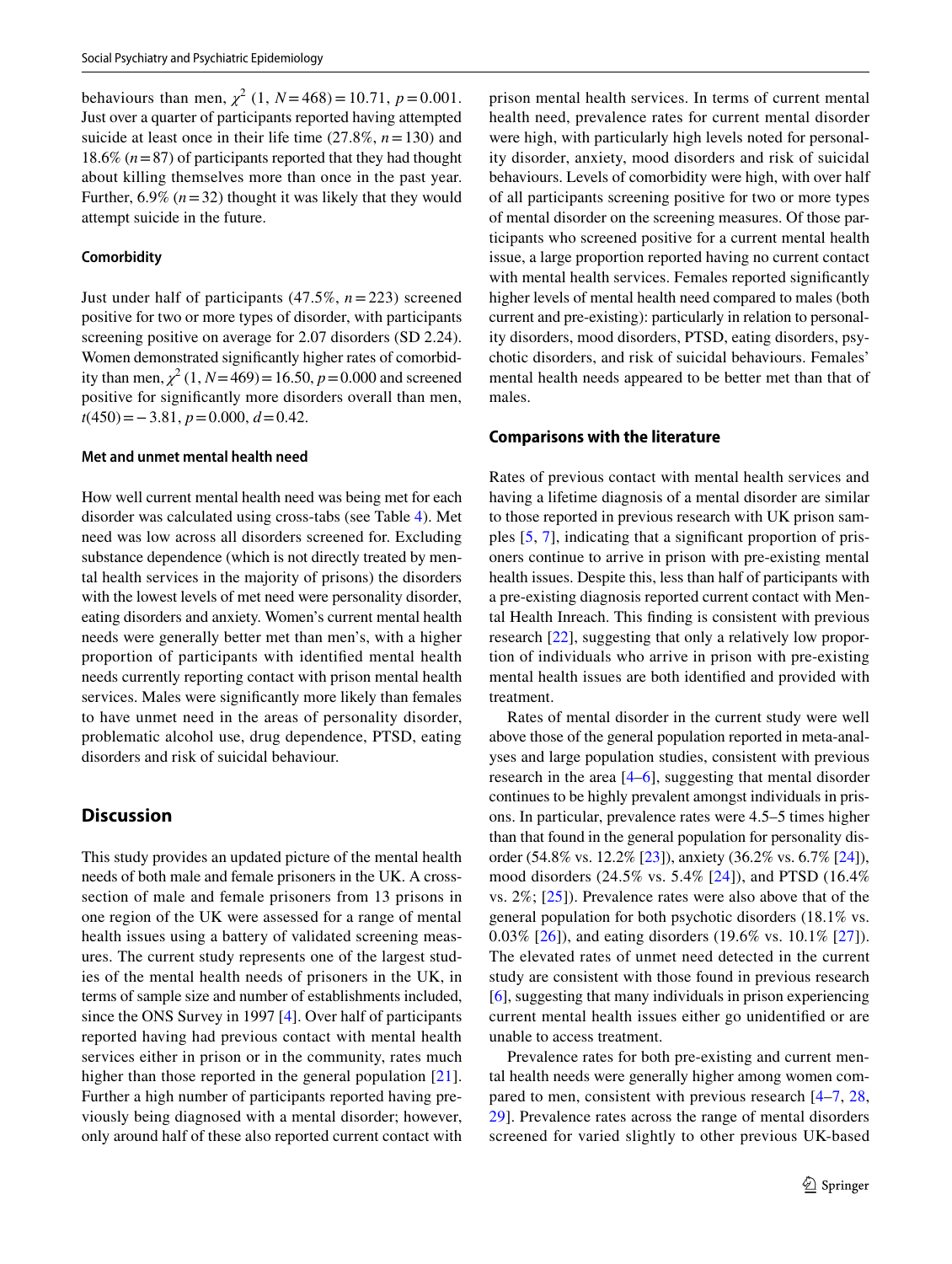research in the area [\[5](#page-8-4), [6\]](#page-8-5). For example, rates for drug and alcohol dependence were much lower and rates of anxiety were slightly higher. These differences may reflect changes in the prison population (e.g., overall increase) or variations in the types of prisoners sampled (e.g., diferent proportions of remand and sentenced prisoners). Alternatively, this may reflect differences in the measures used to assess mental disorder across studies. For example, the current study utilised self-report screening measures, as opposed to diagnostic measures or structured clinical interviews. Some researchers have argued that screening measures can sometimes overestimate the prevalence of disorders in prison samples due to the inclusion of non-speciic items and lack of validation in this population  $[1]$  $[1]$ . However, the measures used in the current study are frequently used for screening in forensic settings as well as in prison research. Further, given the current study used a cross-sectional design it is also possible that some individuals with mental health issues were either not captured or declined to take part in the study.

One notable point is that this study is one of the first to examine the prevalence of eating disorders in both male and female UK prisoners using a standardised screening measure. Previous research in this area has either collected selfreport data on previous diagnosis of an eating disorder [\[5](#page-8-4)] or has conducted screenings with just a small sample of women in a single establishment  $[20]$  $[20]$ . The prevalence rates of risk of eating disorders among women in the current sample were 2.5 times higher than the rate detected in the general population using the same measure [\[13\]](#page-9-3), with the reported rate amongst men being just above that of the general population. This suggests that women in prison may be at a higher risk of eating issues compared to the general population.

# **Generalisability**

Whilst this study represents one of the largest epidemiological studies of mental disorder in prisoners undertaken in the UK since the ONS 1997 survey, the sample size is still relatively small when compared to the total UK prison population (3.4% female population, 0.4% male population). However, the prisons that the study sample was drawn from represent a third of all female establishments and approximately 10% of all adult male establishments in the UK. Further, the findings of the current research represent individuals from across a range of prison settings (high security, closed conditions, open conditions, local remand), sentence lengths (short and long term), and ofence types. Although the current study draws upon a wide and diverse sample of participants across a range of settings, some groups were under-represented in the sample. For example, older adults (i.e., those over 55 years old) represented only a small proportion of the overall sample (7.9%) as did those on remand (9.8%). The under-representation of these groups can be partly attributed to the establishments in the region from where participants were recruited from (i.e., the majority holding sentenced prisoners). However, given that previous research has shown that remand prisoners have slightly differing mental health needs to sentenced prisoners and that the number of older adults detained in prisons has rapidly increased in recent years, further work is needed to understand the specific mental health, social care and treatment needs of these populations to inform policy and provision for these groups [[1\]](#page-8-0).

It is important to consider, when interpreting the results of this study, that the indings represent a point-in-time snapshot; thus, it provides an updated picture of the mental health needs of men and women detained in UK prisons sampled at the time of the research. However, any conclusions regarding causality of mental ill-health are not able to be drawn from the findings. Previous research shows that compared to the general population, people in prison are significantly more likely to have experienced adverse events prior to incarceration which have been linked to the development of mental health issues. Thus, many people in prison experience mental health issues prior to their arrival in custody [[30](#page-9-20)]. For example, "imported factors" such as pre-prison dispositions, childhood sexual abuse, and learning difficulties have been found to be significant predictors of within-prison mental health status [[31\]](#page-9-21). However, the psychosocial experience of imprisonment has also been found to act as an additional stressor upon individuals' mental wellbeing [[32\]](#page-9-22). Subsequently, there is a wider need for high-quality longitudinal research to examine the impact of the current prison environment on mental health, risk factors for the development of mental health issues in prison, and the efectiveness of interventions for assisting individuals in prison to recover/ manage their mental health needs. Such research should also focus on current use of substances, including psychoactive substances, within the prison environment and self-injurious behaviours, which were not examined as part of the current study.

#### <span id="page-8-1"></span><span id="page-8-0"></span>**Clinical implications and future directions**

<span id="page-8-5"></span><span id="page-8-4"></span><span id="page-8-3"></span><span id="page-8-2"></span>Identification of both pre-existing and current mental health issues amongst those detained in prisons is critical for the planning and development of assessment and treatment services in these settings, as well as being vital for helping those who need it to access appropriate support both within the prison environment, with legal proceedings, and for successful rehabilitation and community reintegration [\[33\]](#page-9-23). However, both the current study and previous research in the field suggest that only a small proportion of individuals who either report a previous diagnosis or screen positive for a current mental health need currently receive treatment within prison [[6,](#page-8-5) [22](#page-9-12)]; potentially indicating high levels of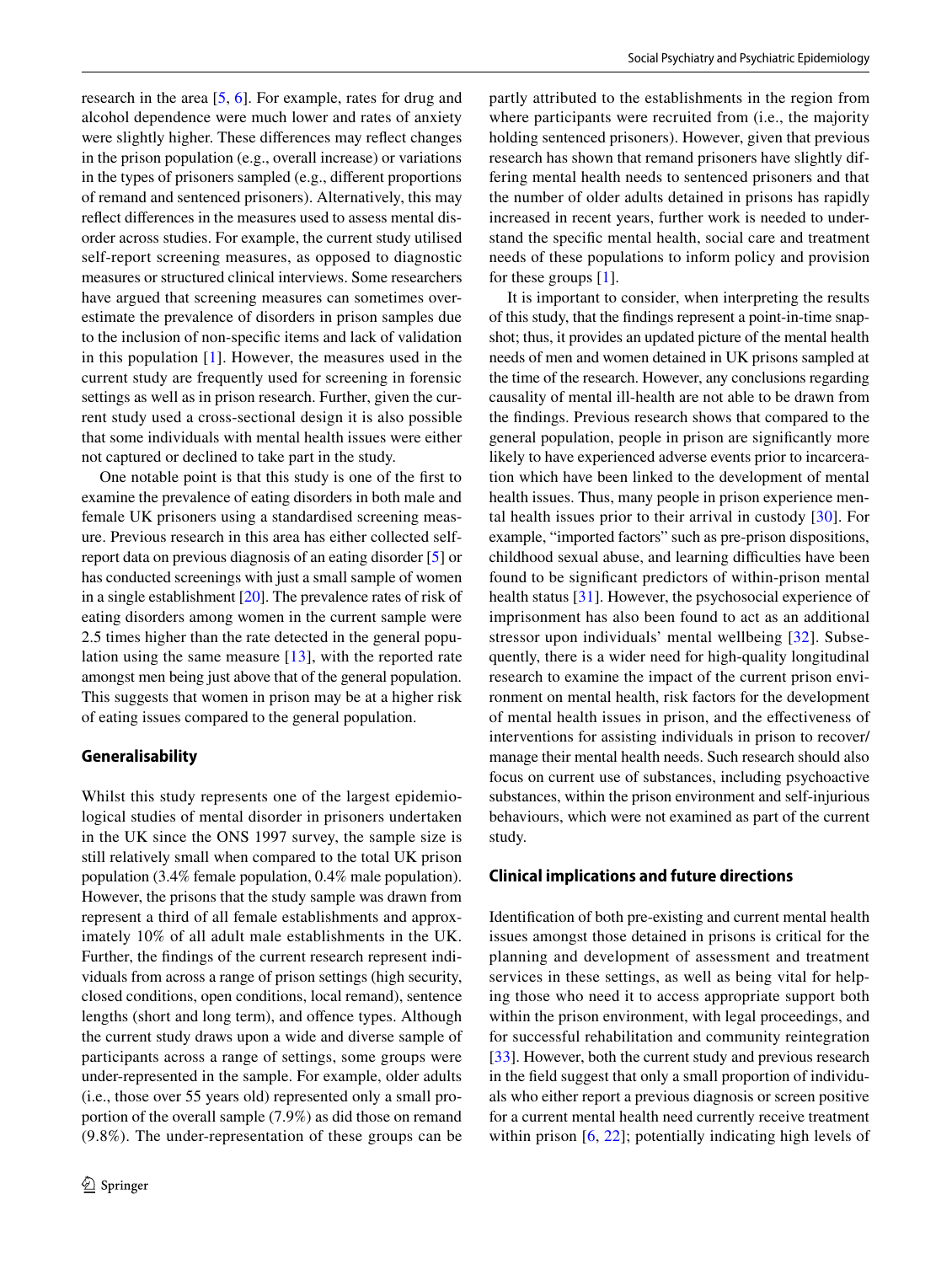<span id="page-9-1"></span><span id="page-9-0"></span>unmet need. Previous research suggests that as many as 46–64% of prisoners' mental health needs remain unmet [[6,](#page-8-5)  $22$ ], with the current study highlighting significant differences in the levels of unmet need between men and women across several mental disorders. Thus, accurate and timely identification of treatment needs is critical to improving this rate. To aid this task, it is essential that community mental health services, general practitioners, and prison Mental Health Inreach teams work together to ensure continuity of care during the transition process between community and custody and vice versa. Joint working and the sharing of information between services will not only enable more effective identification of individuals with known mental health issues but will also enable effective and efficient continuity of treatment.

<span id="page-9-6"></span><span id="page-9-5"></span><span id="page-9-4"></span><span id="page-9-3"></span><span id="page-9-2"></span>In terms of identifying mental health needs upon individuals' arrival in prison, many factors may impact upon the initial screening process, whether someone is accepted for treatment, and how long the wait for this is. However, our findings reinforce previous research, suggesting that current screening tools potentially lack sensitivity and specificity [\[22\]](#page-9-12) and that a more comprehensive, in-depth, and genderfocused primary mental health screen upon initial reception to prison could help to identify those who warrant further assessment and/or treatment for mental health issues; for example, incorporating standardised screening for eating disorders, suicidal risk and PTSD for female prisoners. Further, initial reception screening alone may not be sufficient to identify all of those who have or may develop mental health issues as a result of incarceration. The current study sampled prisoners at various stages in their sentence pathway and the high levels of prevalence detected suggests that additional screening points during incarceration may be beneficial to ensure adequate support is provided as and when needed. Research examining the efectiveness of current screening and care models in identifying and meeting the mental health needs of those in prison would be highly beneficial to healthcare providers, commissioners, and policy makers.

# <span id="page-9-10"></span><span id="page-9-9"></span><span id="page-9-8"></span><span id="page-9-7"></span>**Conclusions**

Pre-existing and current mental health issues remain highly prevalent amongst individuals detained in prison in the UK. Prevalence rates appear to be relatively similar to those reported 20 years ago; however, the prison population has dramatically increased during this time. High levels of comorbidity were found in the current study, with a significant proportion of prisoners screening positive for two or more disorders. However, only around half of those with a pre-existing diagnosis of a mental disorder were currently receiving treatment from prison mental health services and levels of unmet current mental health need were high. In

<span id="page-9-13"></span><span id="page-9-12"></span><span id="page-9-11"></span>addition, females appear to have higher levels of overall mental health need compared to males across a range of disorders, although these appear to be generally better met in terms of contact with services. Whilst this study is crosssectional in design, its findings can help to inform the development and delivery of care models and health initiatives in UK prisons. The recent NAO report [[2](#page-8-1)] highlights the current weaknesses in identifying those with mental health needs. Both the NAO report and the recent NICE guidelines [[3\]](#page-8-2) provide a clear set of recommendations to enable the efective identiication, coordination, and delivery of care. However, in order to efectively deliver these investment is required to improve prison staff knowledge and understanding of mental illness as well as the screening process to ensure the effective identification and treatment of individuals with mental health needs in prison.

### <span id="page-9-16"></span><span id="page-9-15"></span><span id="page-9-14"></span>**Compliance with ethical standards**

<span id="page-9-18"></span><span id="page-9-17"></span>**Conflict of interest** The original project from which this study derived from was funded by NHS England. The funding source had no role in the design and conduct of the study; collection, management, analysis, or interpretation of data; or preparation of the manuscript. At the time of the research NT was employed by the University of Kent and Kent and Medway NHS Partnership Trust; HM was employed by Kent and Medway NHS Partnership Trust, the University of Kent and the Institute of Psychiatry, Psychology and Neuroscience; BK and GR were employed by Kent and Medway NHS Partnership Trust.

<span id="page-9-21"></span><span id="page-9-20"></span><span id="page-9-19"></span>**Open Access** This article is distributed under the terms of the Creative Commons Attribution 4.0 International License (http://creativeco mmons.org/licenses/by/4.0/), which permits unrestricted use, distribution, and reproduction in any medium, provided you give appropriate credit to the original author(s) and the source, provide a link to the Creative Commons license, and indicate if changes were made.

# <span id="page-9-23"></span><span id="page-9-22"></span>**References**

- 1. Fazel S, Hayes AJ, Bartellas K, Clerici M, Treatman R (2016) The mental health of prisoners: a review of prevalence, adverse outcomes and interventions. Lancet Psychiatry 3:871–881
- 2. National Audit Office (NAO) (2017) NAO Mental Health in Prisons. NAO. https://www.nao.org.uk/wp-content/uploads/2017/06/ Mental-health-in-prisons.pdf. Accessed 26 Nov 2017
- 3. National Institute of Health & Care Excellence (NICE) (2017) NICE Mental Health of Adults in contact with the Criminal Justice System. NICE. https://www.nice.org.uk/guidance/ng66. Accessed 2 Apr 2017
- 4. Singleton N, Meltzer H, Gatward R, Coid J, Deasy D (1998) Psychiatric morbidity among prisoners in England and Wales: summary report. Office for National Statistics, London
- 5. Bebbington P, Jakobowitz S, McKenzie N, Killaspy H, Iveson R, Duffield G et al (2017) Assessing needs for psychiatric treatment in prisoners: 1. Prevalence of disorder. Soc Psychiatry Psychiat Epidemiol 52:221–229
- 6. Jakobowitz S, Bebbington P, McKenzie N, Iveson R, Duffield G, Kerr M et al (2017) Assessing needs for psychiatric treatment in prisoners 2. Met and unmet need. Soc Psychiatry Psychiat Epidemiol 52:231–240